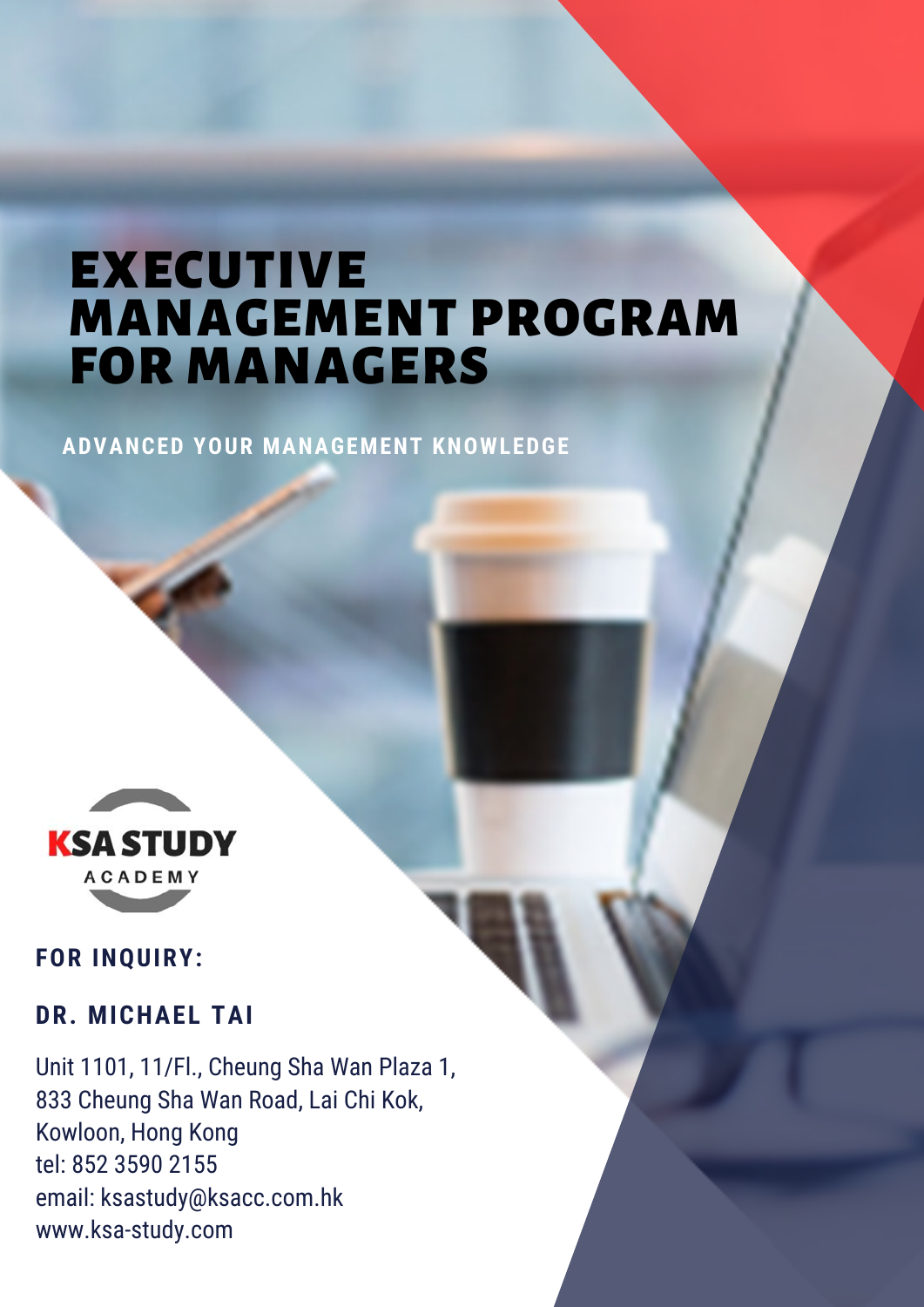

# Strategic Management and Leadership for Managers

## 8-DAY COMPREHENSIVE PROGRAM FOR MANAGERS

### **Program Structure**

The program comprises of four 2-day modules with a total of 8 days of training sessions over 4 to 6 months. Training Programs can be arranged in-house or on University of Sunderland HK campus in Central. Participants need to complete **FOUR** out of eight subjects.

## **Upon Completion**

A Mini-MBA certificate will be awarded by the University of Sunderland HK to participants who have completed the program. To pass the modules, participants have to achieve at least 80% class attendance of each module, and finish project, assignment, group discussion, presentation and case study.

# **Program Fee**

# **Faculty**

Dr. David Mui Dr. E Sun Dr. Grace Lee Ms Winnie Kwok Ms Pansy Chan Mr Alan Yu Mr Kenneth Chang Mr Terence Tang

#### **Private class**

- 15 to 20 pax in a class from the same company / organization
- HK\$10,000 for each participant (Single price for public: HK\$18,000)

#### **Program Partners:**